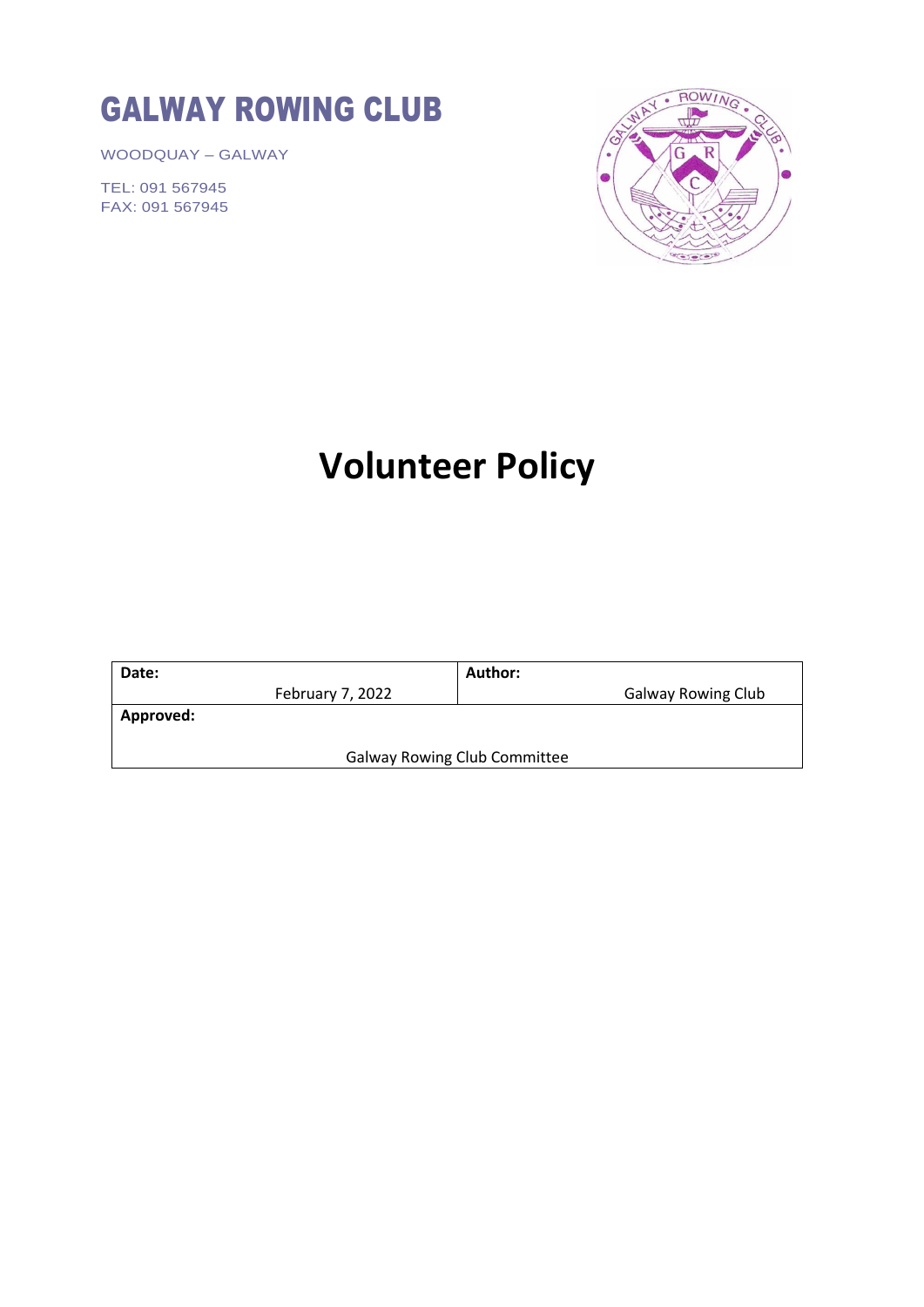Galway Rowing Club depends on volunteers to carry out its work, both in the operation of the Committee and in the carrying out of day-to-day activities. Irrespective of how a volunteer chooses to engage with Galway Rowing Club, it is essential that they are consistently treated with respect and fairness, and in a friendly and supportive environment. This Volunteer Policy sets out the principles by which volunteering activity in Galway Rowing Club will be managed.

Volunteer Opportunities exist with respect to:

- Participation in the Committee as a Committee Member
- Providing administrative support
- Assisting with the running of club events
- Participating in fundraising and funding activities
- Participating in activity specific projects
- Participation in Coaching and other rowing activities

Volunteers are not employees and no volunteers are paid for the time and effort that they contribute to Galway Rowing Club.

#### **Volunteer Recruitment**

The Club Committee welcomes volunteer participation from across the community and will assess all applications to volunteer in a fair and transparent manner. The committee will highlight the requirements for volunteers in specific roles to complete relevant Garda vetting and Safeguarding Courses.

#### **Working Conditions**

Galway Rowing Club is committed to ensuring that all volunteers operate in a safe working environment. Volunteers are expected to participate fully in any training provided to assist them in carrying out work activities assigned to them. When working on behalf of Galway Rowing Club, volunteers are expected to take all necessary steps to ensure their own safety and that of members of the public with whom they engage.

#### **Training and Development**

Galway Rowing Club is committed to providing volunteers with an opportunity to learn and grow through their engagement with us. Learning opportunities may arise from participating in tasks or activities that are new to a volunteer or project management responsibilities. Each volunteer will receive an appropriate level of induction training (in keeping with his/her volunteering role).

#### **Support and Guidance**

Volunteers will be made aware of how their specific role helps towards achieving the overall goals and objectives of the organisation as set out in the strategic plan. As work-related questions may arise throughout the year, Galway Rowing Club may designate a member of the Committee